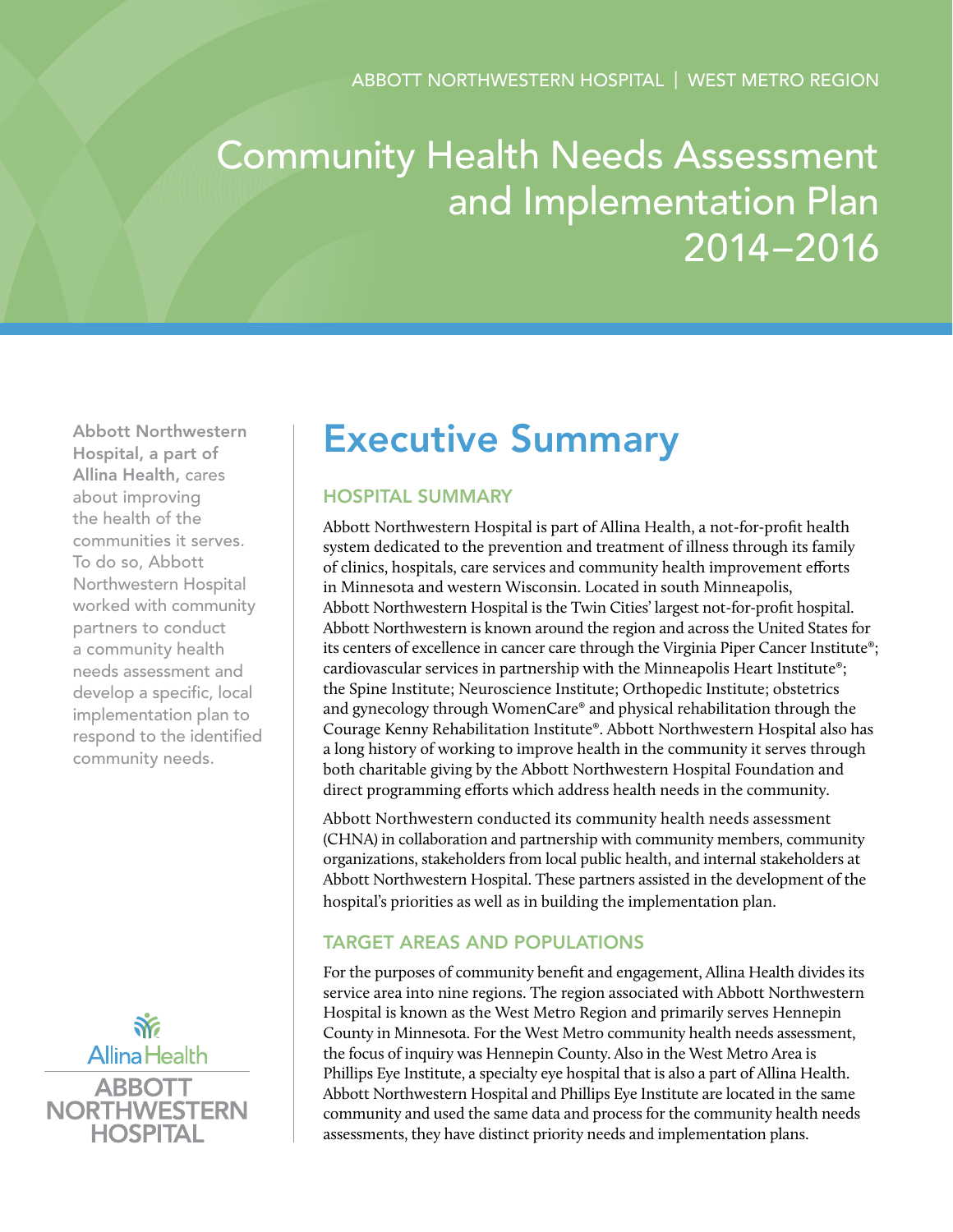#### Needs Assessment Process

The needs assessment plan was based on a set of best practices for community health assessments developed by the Catholic Health Association with the purpose of identifying two to three regional priority areas to focus on for FY 2014–2016. The process was designed to rely on existing public data, directly engage community stakeholders and collaborate with local public health and other health providers. The West Metro Region Community Engagement Lead guided the effort for Abbott Northwestern Hospital.

The Abbott Northwestern Hospital assessment was conducted in three stages: data review and setting priorities, community health dialogues and qualitative interviews and action planning. The process began in April 2012 with the development of the plan and was completed in August 2013 with the final presentation of the assessment and action plan to the Abbott Northwestern Hospital Community Benefit Engagement Team and the Abbott Northwestern Hospital Senior Management Team. The following is a description of the assessment steps and timeline.

# DATA REVIEW AND PRIORITIZATION

The data review and priority-setting phase began with the compilation of existing health-related data. Stakeholders reviewed three datasets, including the Stratis Health Minnesota County Profiles, Minnesota County-Level Indicators for Community Health Assessment, County Health Rankings and also reviewed the Hennepin County Community Health Improvement Plan (CHIP). Stakeholders were asked to look at both the data assembled by Allina Health and the priorities selected by Hennepin County to determine whether the hospitals in the West Metro area wanted to select priorities identified by the CHIP plan or choose other priority issues to focus its community health improvement efforts on in 2014–2016.

In an effort to align community health improvement efforts and resources with public health and other community partners, stakeholders chose to focus the following issues identified in the Hennepin County CHIP process:

The prioritization process identified the following three priority issues for the community:

- 1. Physical activity and nutrition
- 2. Community and social connectedness
- 3. Health care access

### Community Dialogues and qualitative interviews

In spring 2013, Abbott Northwestern Hospital held meetings designed to solicit feedback from the community on how the hospital could most effectively address the selected priority issues. These community dialogues were an opportunity for the hospital to hear from a broader group of community members, identify ideas and strategies to respond to the priority issues and inform the action-planning phase of the needs assessment. A dialogue report summarizes the findings and helped guide the development of the implementation plan.

To augment the Abbott Northwestern Hospital CHNA process, the Division of Applied Research videotaped interviews of community members to help the hospital and Allina Health understand the unmet health needs of the community, solicit how Abbott Northwestern could most effectively address the selected priority issues, and inform action planning. While analysis is not yet complete, the research team identified emerging themes that were incorporated into the implementation plan. When analysis is complete, results will be integrated into a messaging video that conveys actionable opportunities for the hospital, Allina Health and the community.

#### Community Assets Inventory

Between the community health dialogues and the action-planning phase, the Community Engagement Lead for Abbott Northwestern Hospital developed an inventory of existing programs and services within the region related to the priority areas identified in the needs assessment. The inventory included the location of the program (hospital, clinic or community) as well as the target population and community partners. The purpose of the inventory was to identify:

- Gaps in services and opportunities for new work
- Where and with whom there is a lot of work already being done
- Opportunities for partnership and/or collaboration.

### **ACTION PLANNING**

The final phase of the CHNA process was to develop the implementation plan for Abbott Northwestern Hospital. The implementation plan is a set of actions that the hospital will take to respond to the needs identified through the community health needs assessment process. Abbott Northwestern Hospital used its Community Engagement Team to engage with internal and external stakeholders including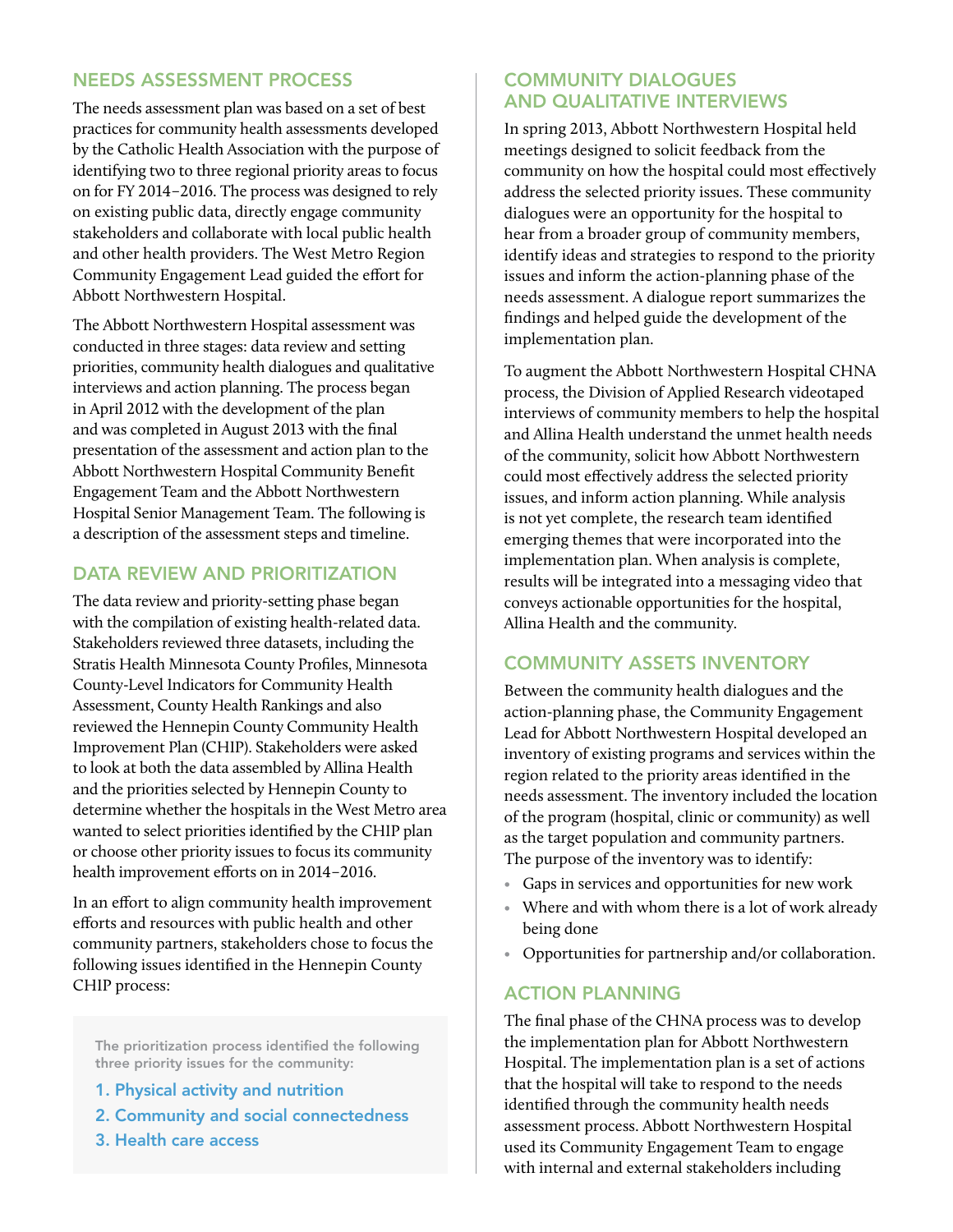leadership for Abbott Northwestern Hospital as well as representatives from the Minneapolis Public Schools, Presbyterian Homes, Interfaith Outreach and Community Partners, the New American Academy, the Neighborhood Involvement Program and the Lyndale Neighborhood Association over three meetings to develop the implementation plan for FY 2014–2016.

The process included four steps:

- 1. Identifying key goals, objectives and indicators related to the priority issues
- 2. Reviewing Community Health Dialogues report, themes from the qualitative interviews and Community Assets Inventory
- 3. Selecting evidence-based strategies and programs to address the issues
- 4. Assigning roles and partners for implementing each strategy.

#### Implementation Plan

The implementation plan is a three-year plan depicting the overall work that Abbott Northwestern Hospital plans to do to address its priority issues in the community. Yearly work plans will be developed to provide detailed actions, accountabilities, evaluation measures and timelines.

### Physical activity and nutrition

### Goal: Reduce overweight and obesity by improving nutrition and physical activity levels.

#### **INDICATORS**

- Reduce the proportion of adults and children who are obese or overweight
- Increase the variety and contribution of fruits and vegetables to the diets of the population aged 2 years and older
- Reduce the proportion of adults who engage in no leisure time exercise
- Increase the proportion of adults and adolescents who meet current federal physical activity guidelines for aerobic physical activity and for muscle-strengthening activity.

Abbott Northwestern Hospital's strategy to prevent obesity in its community will focus on several key areas, reducing overweight and obesity by improving access to healthy foods, improving nutrition, increasing levels of physical activity and increasing opportunities for physical activity. Planned programs include:

- Expanding Abbott Northwestern Hospital's Farmer's Market to include opportunities for the community to participate. *Potential partners: Minneapolis Department of Health, neighborhood associations*
- Exploring opportunities to partner with additional farmers' markets. *Potential partners: Farmer's markets in Minneapolis, Plymouth, Edina, Richfield, Hopkins*
- Providing education about the importance of healthy eating. *Potential partners: Neighborhood associations, public housing authorities, public health, senior organizations*
- Partnering with local school districts to promote physical activity amongst elementary school students. *Potential partners: Minneapolis, Edina, Wayzata, Osseo, Robbinsdale, Hopkins, and Richfield public schools*
- Partnering with the Minneapolis Park & Recreation Board to promote physical activity parks. *Potential partners: Nice Ride Minnesota, Minneapolis Park & Recreation Board, City of Plymouth Parks & Recreation*
- Offering physical fitness opportunities to seniors. *Potential partners: Silver Sneakers, Presbyterian Homes, MN Council on Aging, Cities of Plymouth, Edina, Hopkins, and Bloomington.*
- Creating and support public fitness events. *Potential partners: Neighborhood Associations, cause-related organizations.*
- Supporting the continuation of the Free Bikes 4 Kidz program. *Potential Partners: Free Bikes 4 Kidz, local nonprofits.*

# Community and social connectedness

Goal: Promote mental health by increasing access to mental health services and provide opportunities for increased social connections.

#### **INDICATORS**

- Increase the percentage of individuals with mental health disorders who receive treatment
- Decrease the percentage of individuals who report feelings of isolation and loneliness.

Abbott Northwestern Hospital's strategy to promote mental health by increasing access to mental health services and providing opportunities for increased social connections in its community will focus on two key areas: increasing access to mental health services and increasing social connectivity amongst community members. Planned programs include: